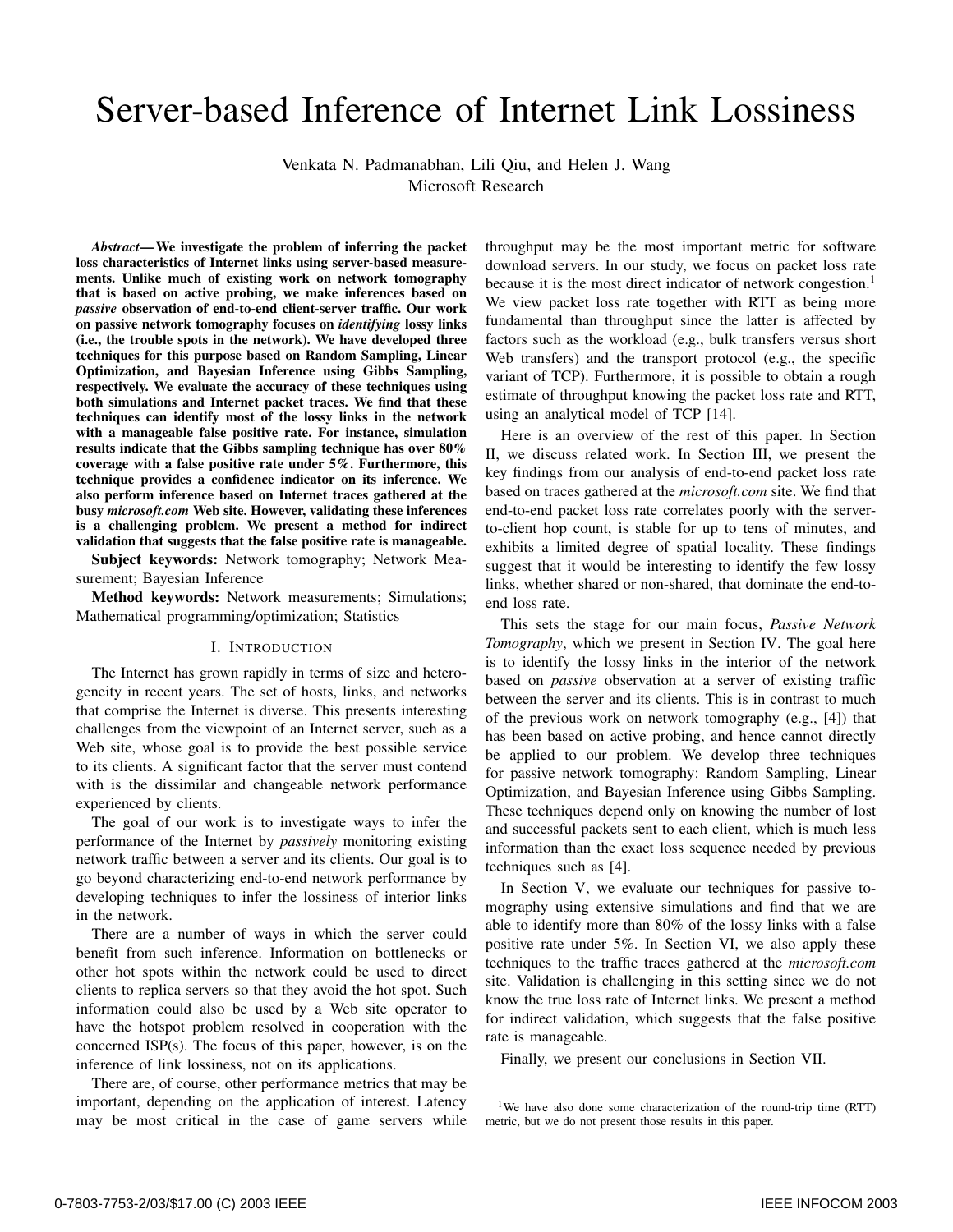## II. RELATED WORK

There have been numerous studies of Internet performance. We can broadly classify these studies as either *active* or *passive*. Active studies involve measuring Internet performance by injecting traffic (in the form of pings, traceroutes, TCP connections, etc.) into the network. In contrast, passive studies, such as ours, analyze existing traffic obtained from server logs, packet sniffers, etc.

Several studies have examined the temporal stability of Internet performance metrics through active measurements. [16] reports that observing (no) packet loss along a path is a good predictor that we will continue to observe (no) packet loss along the path. However, the magnitude of the packet loss rate is a lot less predictable. [20] examines the stationarity of packet loss rate and available bandwidth. It reports that the correlation in the loss process arises mainly from back-toback loss episodes, and not from "nearby" losses. Throughput has a close coupling with the loss process, and can often be modeled as a stationary IID process for a period of hours.

Several studies have also examined similar issues by studying traces gathered passively using a packet sniffer. The authors in [2] used traces from the 1996 Olympic Games Web site to analyze the spatial and temporal stability of TCP throughput. Using traceroute data, they constructed a tree rooted at the server and extending out to the client hosts. Clients were clustered based on how far apart they were in the tree. The authors report that clients within 2-4 tree-hops of each other tend to have similar probability distributions of TCP throughput. They also report that throughput to a client host tends to remain stable (i.e., within a factor of 2) over many tens of minutes.

Packet-level traces have also been used to characterize other aspects of network traffic. In [1] Allman uses traces gathered at the NASA Glenn Research Center Web server to study issues such as TCP and HTTP option usage, RTT and packet size distributions, etc. Mogul et al. [12] uses packet-level traces to study the effectiveness of delta compression for HTTP.

Our study is similar to [2] in that it is based on packet traces gathered passively at a busy server. However, our analysis is different in many ways. We focus on packet loss rate rather than TCP throughput for the reasons mentioned previously. More importantly, we go beyond simply characterizing the end-to-end loss rate and use this information to identify the lossy links in the network.

This aspect of our work lies in the area of *Network Tomography*, which is concerned with the inference of the internal network characteristics based on end-to-end observations. The observations can be made through *active* probing (either unicast or multicast probing) or *passive* monitoring. MINC [4] and [17] base their inference on loss experienced by multicast probe packets while [6], [7] use closely-spaced unicast probe packets striped across multiple destinations. A common feature of the above techniques is that they are based on *active* injection of probe packets into the network. Such active probing imposes an overhead on the network and runs the risk of altering the link characteristics, especially when applied on a large scale (e.g., on the path from a busy server to all of its clients). Also, these techniques depend on knowing the exact loss sequence observed at each client, while our passive techniques only require the number of lost and successful packets sent to each client.

[18] and [11] present passive approaches to detecting shared bottlenecks. The former requires senders to cooperate by time stamping the packets while the latter requires an observer that receives more than 20% of the output traffic of the bottleneck (i.e., light background traffic). Tsang et al. [19] estimate loss rate for each link by passively observing closely spaced packet-pairs. A problem, however, is that existing traffic may not contain enough such packet-pairs to enable inference. Furthermore, their evaluation is based on very small topologies containing a dozen (simulated) nodes, and it is not clear how well their technique would scale to large topologies.

# III. ANALYSIS OF END-TO-END LOSS RATE

We analyzed the end-to-end loss rate information derived from traffic traces gathered at the *microsoft.com* site. Due to space limitations, we only present a sketch of our experimental methodology and our key findings here. The technical report version of this paper [15] includes a detailed description of our experimental setup, methodology, and results.

The traces were gathered by running the *tcpdump* tool on a machine connected to the replication port on a Cisco Catalyst 6509 switch. The packet sniffer was thus able to listen on all communication between the servers connected to the same switch and their clients located anywhere in the Internet. We inferred packet loss based on TCP retransmissions by the servers, the assumption being that the conservative TCP retransmission strategy results in few spurious retransmissions. This assumption would clearly be violated, for instance, if the incidence of packet reordering in the Internet were significant enough to frequently overwhelm TCP's threshold of 3 duplicate ACKs for fast retransmissions. The findings regarding packet reordering in the Internet, however, are mixed [3], [10]. Another potential cause of spurious retransmissions (and consequently inaccuracy in our estimation of the packet loss rate) is the loss of ACKs. The cumulative nature of TCP ACKs would mitigate, although not eliminate, this problem.

We gathered multiple traces, each over 2 hours long and containing over 100 million packets. One trace in particular that we use for the analysis presented in Section VI was gathered on 20 Dec 2000. This trace was 2.12 hours long and contained 100 million packets to or from 134,475 clients.

The key findings of our analysis of end-to-end loss rate are:

*•* The correlation between the end-to-end loss rate and the server-to-client hop count is weak, regardless of whether hop count is quantified at the granularity of routers, autonomous systems (AS), or address prefix (AP) clusters. The coefficient of correlation between the loss rate and the three hop count metrics is 0.05, 0.03, and 0, respectively. That hop count is a poor indicator of end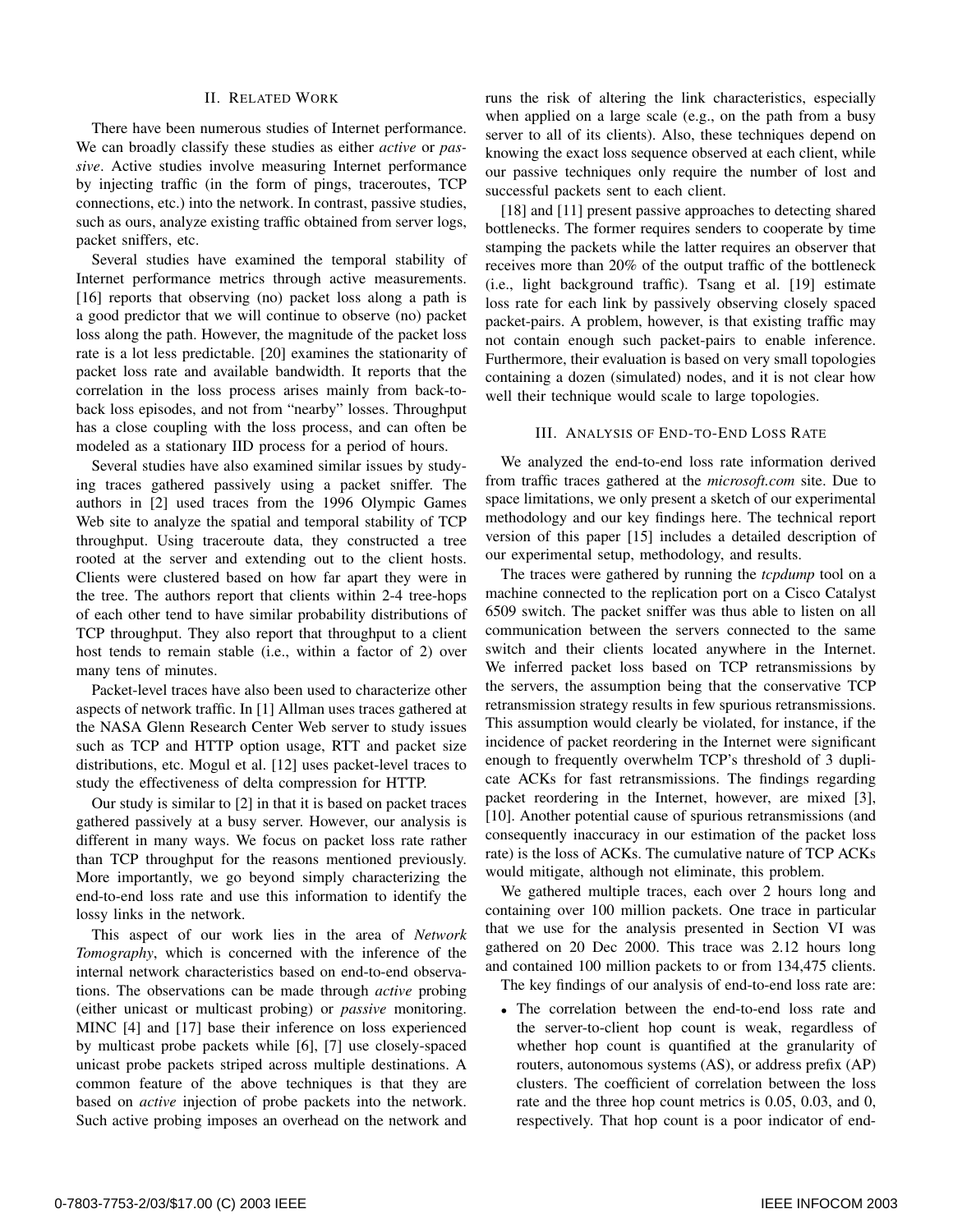to-end loss rate suggests that a few lossy links are likely to be responsible for much of the packet loss.

- *•* Loss rate tends to be stable over a period ranging from several minutes to tens of minutes, where stability refers to the notion of "operational stationarity" described in [20].
- *•* Clients that are topologically close to each other experience more similar loss rates than clients picked at random, but in general there is only a limited degree of spatial locality in loss rate. The correlation is strongest at the granularity of /24 subnets and is much weaker at the level of AP clusters or ASes.

These findings suggest that it would be interesting to identify the few lossy links, whether shared or non-shared, that dominate the end-to-end loss rate. This sets the stage for our work on passive network tomography, where we develop techniques to provide greater insight into some of these conjectures.

# IV. PASSIVE NETWORK TOMOGRAPHY

In this section, we develop techniques to identify lossy links in the network based on observations made at the server of end-to-end packet loss rates to different clients. As noted in Section II, much of the prior work on estimating the loss rate of network links has been based on the active injection of probe packets into the network. In contrast, our goal here is to base the inference on *passive* observation of existing network traffic. We term this *passive network tomography*.

Figure 1 depicts the scenario of interest: a server transmitting data to a distributed set of clients. By passively observing the client-server traffic, we can determine the number of packets transmitted by the server to each client. Based on the feedback from the clients (e.g., TCP ACKs, RTCP receiver reports), we can also determine how many of those packets were lost in the network.

To determine the network path from the server to each client, we use the *traceroute* tool. For security reasons, our packet sniffing machine was configured to be in "listen only" mode, so the traceroutes were run from a different machine located on a separate *microsoft.com* network. While the first few hops within the corporate network were different, the entire external path was identical to the path that packets from the server nodes located in the data center would have taken. So these traceroutes help us determine the wide-area Internet path from the server cluster to the clients.

While running traceroute does constitute *active* measurement, this need not be done very frequently or in real time. (Indeed previous studies have shown that end-to-end Internet paths generally tend to be stable for significant lengths of time. For instance, [20] indicates that very often paths remain stable for at least a day.) Moreover, it may be possible to determine the server-to-client path "pseudo-passively" by invoking the record route option (IPv4) or extension header (IPv6) on a small subset of the packets<sup>2</sup> It may also be possible to discover the topology using (active) end-point delay measurements [5]. Hence, in the rest of our discussion, we assume that the network path from the server to each client is known.

For ease of exposition, we refer to the network topology from the vantage point of the server as a "tree" (as depicted in Figure 1) and couch our discussion in tree-specific terminology. *However, our techniques do not assume that the topology is a tree*. We elaborate on this point in Section IV-B.



Fig. 1. A sample network topology as viewed from a server. The link loss rates are denoted by *l<sup>i</sup>* and the end-to-end loss rate at the clients are denoted by  $p_j$ . Note that although the topology depicted here is a tree, our techniques do not assume that the topology is a tree.

#### *A. Challenges*

Identifying lossy links is challenging for the following reasons. First, network characteristics change over time. Without knowing the temporal variation of the network link performance, it is hard to correlate performance observed by different clients. To make the problem tractable, we focus on estimating the average link loss rate. Although this is not perfect, it is a reasonable simplification in the sense that some links consistently tend to have high loss rates whereas other links consistently tend to have low loss rates. Zhang et al. [20] reported that the loss rate remains operationally stable on the time scale of an hour. Our temporal locality analysis based on the *microsoft.com* traces indicates a stability duration ranging from several minutes to tens of minutes (Section III and [15]). So it is reasonable to perform inference based on end-to-end packet loss information gathered over such time scales.

Second, even when the loss rate of each link is constant, it may not be possible to definitively identify the loss rate of each link. Given *M* clients and *N* links, we have *M* constraints (corresponding to each server*→*client path) defined over *N* variables (corresponding to the loss rate of the individual links). For each client  $C_j$ , there is a constraint of the form  $1 - \prod_{i \in T_j} (1 - l_i) = p_j$  where  $T_j$  is the set of links on the path from the server to client  $C_j$ ,  $l_i$  is the loss rate of link *i*, and  $p_i$  is the end-to-end loss rate between the server and client  $C_i$ . There is not a unique solution to this set of constraints if  $M < N$ , as is often the case.

<sup>&</sup>lt;sup>2</sup>The frequency of invocation could be set adaptively based on the observed frequency of route changes. However, in the extreme case where each packet to a client can potentially be routed via a different path, it might be hard to determine which path a lost packet took.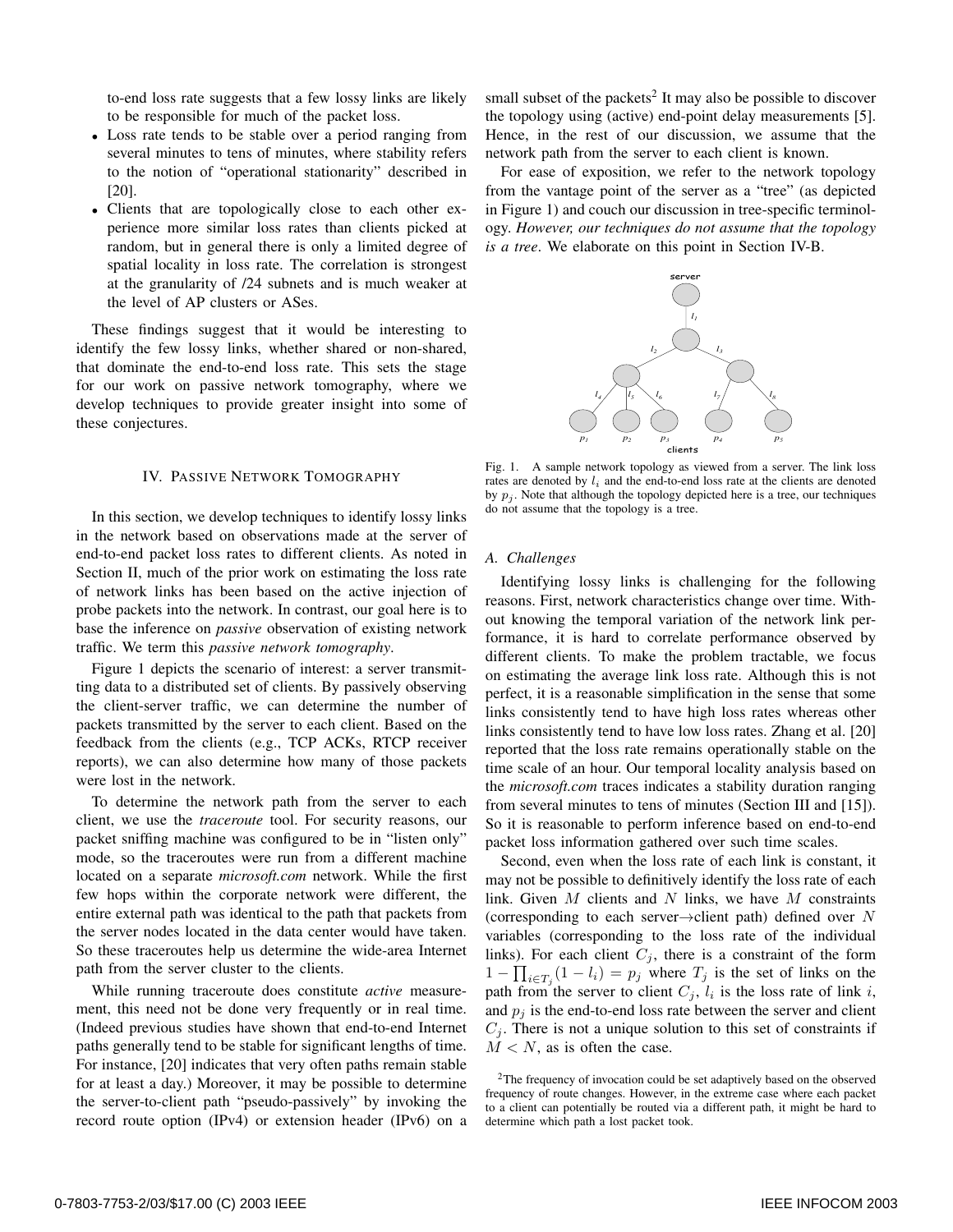We address this issue in several ways. First, we collapse a linear section of a network path with no branches into a single *virtual link*<sup>3</sup>. This is appropriate since it would be impossible to determine the loss rates of the constituent physical links of such a linear section using end-to-end measurements.

Second, although there may not be a unique assignment of loss rate to network links, two of our techniques seek a parsimonious explanation for the observed end-to-end loss rates. So given a choice between an assignment of high loss rates to many links and an assignment of high loss rates to a small number of links, they would prefer the latter. The idea is to find a common cause to the extent possible for the observed packet losses. (Otherwise, we could end up at the other extreme where all of the losses experienced by each client is ascribed to its last-hop link. This trivial "inference" is unlikely to be of much use.) This bias towards parsimony is implicit in the case of Random Sampling and explicit in the case of Linear Optimization. On the other hand, our Gibbs Sampling technique uses a uniform prior and so is unbiased (or, to be more precise, it loses its bias as the Markov chain converges to the steady state).

Finally, we set our goal to primarily be the identification of links that are likely to have a high loss rate (i.e., the "lossy" links) rather than inferring a specific loss rate for each link. We believe that the identification of the lossiest links in itself would be very useful for applications such as network diagnosis and server selection.

We now describe the three different techniques we have explored and developed for passive network tomography. We present these in roughly increasing order of sophistication. However, as the experimental results in Section V indicate, even the simplest technique, yields good results.

#### *B. Random Sampling*

The set of constraints mentioned in Section IV-A define a space of feasible solutions for the set of link loss rates. (We denote a specific solution as  $l_L = \bigcup_{i \in L} l_i$  where *L* is the set of all links in the topology.) The basic idea of random sampling is to repeatedly sample the solution space at random and make inferences based on the statistics of the sampled solutions. (This is akin to the Monte Carlo method.) The solution space is sampled as follows. We first assign a loss rate of zero to each link of the tree (Figure 1). The loss rate of link *i* is bounded by the minimum (say  $l_i^{min}$ ) of the observed loss rate at the clients downstream of the link. We pick the loss rate, *li*, of the link *i* to be a random number between 0 and  $l_i^{min}$ . We define the residual loss rates of a client to be the loss rate that is not accounted for by the links whose loss rates have already been assigned. We update the residual loss rate of a client *C<sup>j</sup>* to 1 *−* 1*−p<sup>j</sup>*  $\frac{1-p_j}{i \in T'_i}$  where  $T'_j$  is the subset of links along the path from the server to the client  $C_j$  for which a loss rate has been assigned. Then we repeat the procedure to compute

 $3$ In the rest of the paper, we use the term "link" to refer to both physical links and virtual links.

the loss rate at the next level of the tree by considering the

residual loss rate of each client in place of its original loss rate. At the end, we have one sample solution for *lL*.

We iterate *R* times to produce *R* random solutions for  $l_L$ . We draw conclusions based on the statistics of the individual link loss rates, *li*, across the *R* random solutions. For instance, if the average loss rate assigned to a link across all samples is higher than a threshold, we conclude that the link is lossy.

Note that we compute a loss rate only for those clients to whom the server has transmitted at least a threshold number of packets. Only this subset of the clients and the topology induced by them is considered in the random sampling algorithm.

The sampling procedure outlined above is biased because the order in which links are picked matters. As we assign loss rates to an increasing number of links, the loss rate bound on the remaining links gets tighter. So links that are picked early in an iteration are likely to be assigned a higher loss rate than ones picked later. Thus in the above algorithm, links higher up in the tree (i.e., closer to the server) are picked early in the process, and tend to get assigned a higher loss rate. (This bias, however, is consistent with the goal of parsimony, as discussed in Section IV-A.) On the other hand, the loss rate bound on a link higher up in the tree might be tighter to begin with because of there is a greater chance that one or more downstream clients will have experienced a low loss rate.

Note that our random sampling algorithm would work the same way even if the topology were not a tree. In fact, at any stage in an iteration, we can pick an arbitrary link, determine the bounds on its loss rate by examining all server-to-client paths that traverse the link, and then randomly assign it a loss rate. Just like in a tree topology, we could start by picking links close to the server and then working our way towards the clients.

The random sampling algorithm has the advantage of being simple. However, it is quite susceptible to estimation errors in the client loss rate. Due to a statistical variation, a single client that is downstream of a true lossy link could experience a low loss rate. This would cause the random sampling algorithm to assign a low loss rate to the link even if all of the other downstream clients experience a high loss rate. The alternative algorithms for passive network tomography that we describe below are robust to such errors.

# *C. Linear Optimization*

We formulate the network tomography problem as a linear program (LP). As noted in Section IV-A, we have a constraint of the form  $1 - \prod_{i \in T_j} (1 - l_i) = p_j$  corresponding to each client *C*<sub>j</sub>. We can turn this into a linear constraint  $\sum_{i \in T_j} L_i =$ *P*<sup>*j*</sup> where  $L_i = log(1/(1 - l_i))$  and  $P_j = log(1/(1 - p_j)).$ Note that the transformed variables  $L_i$  and  $P_j$  are monotonic functions of  $l_i$  and  $p_j$ , respectively.

To be robust to errors or aberrations in client loss rate estimates, we allow the above constraints to be violated (a little). We do so by introducing a slack variable,  $S_j$ , in the constraint corresponding to client  $C_j$ , yielding a modified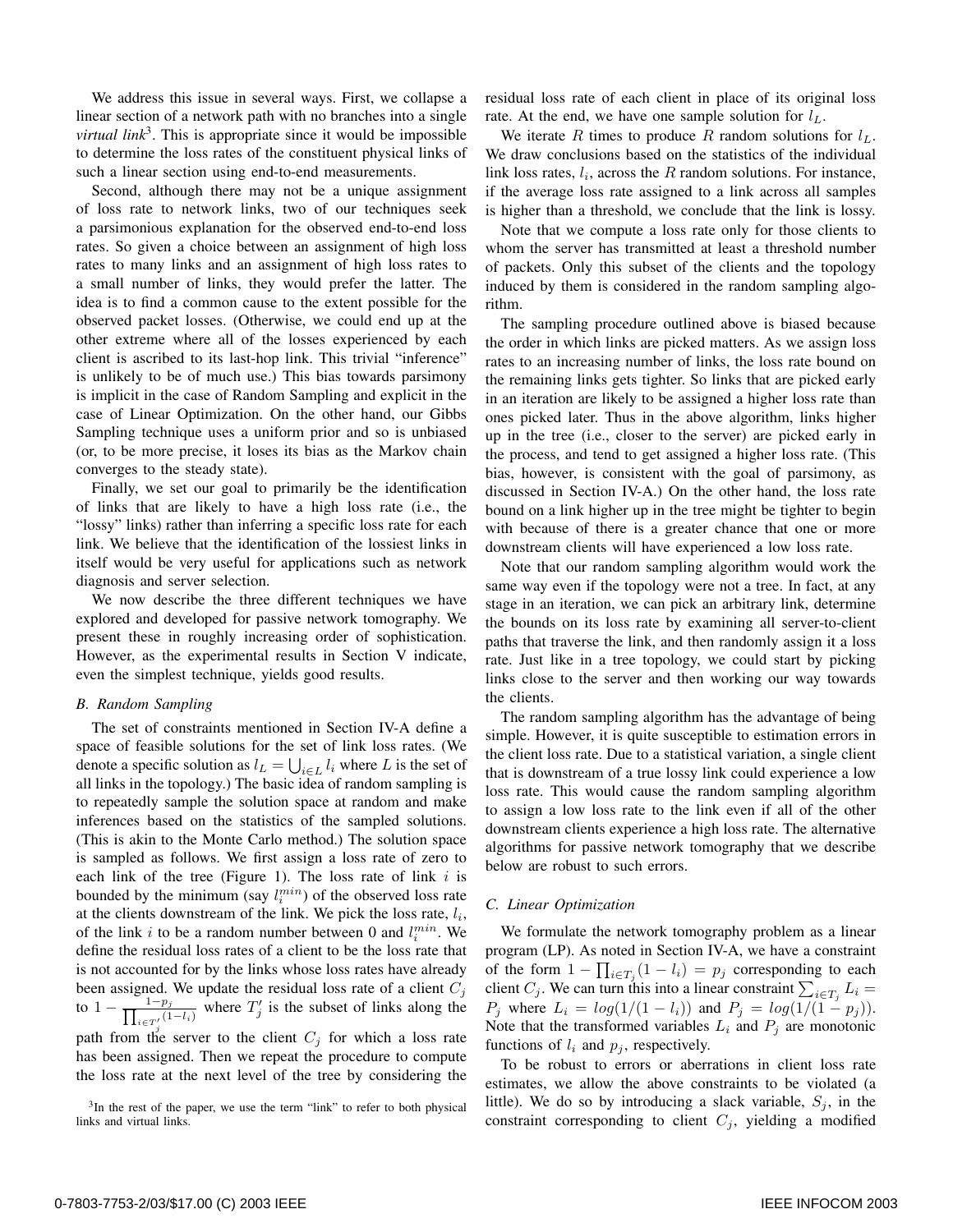constraint:  $\sum_{i \in T_j} L_i + S_j = P_j$ . In addition, we have the constraints  $L_i \geq 0$ .

The objective function to minimize is  $w \sum_i L_i + \sum_j |S_j|$ . This reflects the objectives of finding a parsimonious solution (hence the  $\sum_i L_i$  term) and minimizing the extent to which the original constraints are violated (hence the  $\sum_{j} |S_j|$  term). The weight, *w*, allows us to control the relative importance of finding a parsimonious solution versus satisfying the original constraints well; we set *w* to 1 by default. Note that the  $|S_i|$ term means that this is not strictly a linear program in its present form. However, it is trivial to transform it into one by defining auxiliary variables, *S <sup>j</sup>* and adding constraints of the form  $S'_j \geq S_j$  and  $S'_j \geq -S_j$ . The objective function to minimize is then  $w \sum_i L_i + \sum_j S_j$ .

The linear optimization approach also has its drawbacks. First, like the random sampling approach, it depends on the client loss *rates*,  $p_j$ , to be computed. However, the loss rate may be meaningfully computed only when a sufficiently large number of packets are sent to the client (we use a minimum threshold of 500 or 1000 packets in the experiments presented in Section VI). This limits the applicability of this technique. Second, while the objective function listed above intuitively conforms to our goals, there is no fundamental justification for its specific form. Indeed the solution obtained would, in general, be different if the objective function were modified. This then motivates the statistically rigorous technique we describe next.

#### *D. Bayesian Inference using Gibbs Sampling*

We model passive network tomography as a Bayesian inference problem. We begin by presenting some brief background information; for details, please refer to [9].

*1) Background:* Let *D* denote the observed data and *θ* denote the (unknown) model parameters. (In the context of network tomography, *D* represents the observations of packet transmission and loss, and  $\theta$  represents the ensemble of loss rates of links in the network.) The goal of Bayesian inference is to determine the *posterior* distribution of  $\theta$ ,  $P(\theta|D)$ , based on the observed data, *D*. The inference is based on knowing a *prior* distribution  $P(\theta)$  and a *likelihood*  $P(D|\theta)$ . The *joint* distribution is  $P(D, \theta) = P(D|\theta)P(\theta)$ . We can then compute the posterior distribution of *θ* as follows:

$$
P(\theta|D) = \frac{P(\theta)P(D|\theta)}{\int_{\theta} P(\theta)P(D|\theta)d\theta}
$$

In general, it is hard to compute  $P(\theta|D)$  directly because of the complex integrations involved, especially when  $\theta$  is a vector (as it is in our case). An alternative approach is to construct a Markov chain whose stationary distribution exactly equals the posterior distribution of interest  $(P(\theta|D))$ . When such a Markov chain is run for a sufficiently large number of steps (termed the *burn-in* period), it "forgets" its initial state and converges to its stationary distribution. It is then straightforward to obtain samples from this stationary distribution to construct an approximation of the posterior distribution. Hence the name *Markov Chain Monte Carlo (MCMC)* [8], [9] is given to this class of techniques.

The challenge then is to construct a Markov chain (i.e., define its transition probabilities) whose stationary distribution matches  $P(\theta|D)$ . *Gibbs sampling* [8] is a widely used technique to accomplish this. The basic idea is that at each transition of the Markov chain, only a single variable (i.e., only one component of the vector  $\theta$ ) is varied. Rather than explain Gibbs sampling in general, we now switch to modeling network tomography as a Bayesian inference problem and explain how Gibbs sampling works in this context.

*2) Application to Network Tomography:* To model network tomography as a Bayesian inference problem, we define *D* and  $\theta$  as follows. The observed data,  $D$ , is defined as the number of successful packet transmissions to each client  $(s_i)$  and the number of failed (i.e., lost) transmissions  $(f_i)$ . (Note that it is easy to compute  $s_j$  by subtracting  $f_j$  from the total number of packets transmitted to the client.) Thus  $D = \bigcup_j (s_j, f_j)$ . The unknown parameter  $\theta$  is defined as the set of links' loss rates, i.e.,  $\theta = l_L = \bigcup_{i \in L} l_i$  (Section IV-B). The likelihood function can then be written as:<sup>4</sup>

$$
P(D|l_L) = \prod_{j \in clients} (1 - p_j)^{s_j} p_j^{f_j}
$$
 (1)

Recall from Section IV-A that  $p_j = 1 - \prod_{i \in T_j} (1 - l_i)$ and represents the loss rate observed at client  $C_j$ . Note that equation 1 assumes a Bernoulli loss process, where the probability of a packet getting lost is independent of the fate of other packets.

The prior distribution,  $P(l_L)$ , would indicate prior knowledge about the lossiness of the links. For instance, the prior could be defined differently for links that are known to be lossy dialup links as compared to links that are known to be highly reliable OC-192 pipes. However, in our study here, we only use a uniform prior, i.e.,  $P(l_L)=1$ , since we do not have information, such as the type or nature of individual links, that could serve as the basis of a prior.

The object of network tomography is the posterior distribution,  $P(l_L|D)$ . To this end, we use MCMC with Gibbs sampling as follows. We start with an arbitrary initial assignment of link loss rates, *lL*. At each step, we pick one of the links, say *i*, and compute the posterior distribution of loss rate for that link alone conditioned on the observed data *D* and the loss rates assigned to all other links (i.e.,  $\{\bar{l}_i\} = \bigcup_{k \neq i} l_k$ ). Note that  $\{l_i\} \cup \{l_i\} = l_L$ . Thus we have

$$
P(l_i|D, \{\bar{l}_i\}) = \frac{P(D|\{l_i\} \cup \{\bar{l}_i\})P(l_i)}{\int_{l_i} P(D|\{l_i\} \cup \{\bar{l}_i\})P(l_i)dl_i}
$$

Since  $P(l_L) = 1$  and  $\{l_i\} \cup \{l_i\} = l_L$ , we have

<sup>&</sup>lt;sup>4</sup>Note that we are only computing the likelihood of the specific observation we made. We are *not* interested in counting all possible ways in which client *j* could have had  $s_j$  successes and  $f_j$  failures, so the equation does not include such a combinatorial term. We offer this clarification since a few readers have been confused at first blush.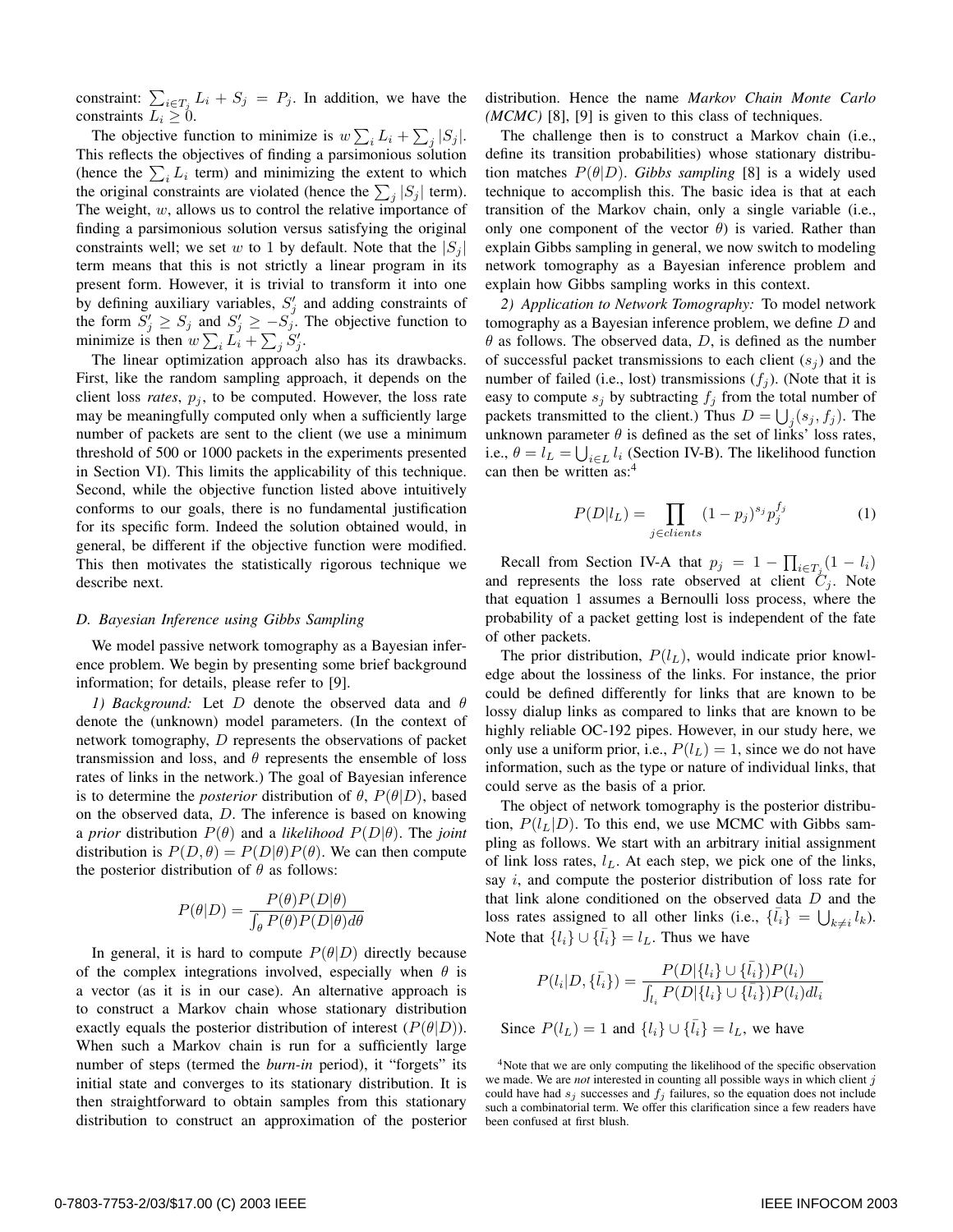$$
P(l_i|D, \{\bar{l}_i\}) = \frac{P(D|l_L)}{\int_{l_i} P(D|l_L)dl_i}
$$
 (2)

Using equations 1 and 2, we numerically compute the posterior distribution  $P(l_i|D, \{l_i\})$  and draw a sample from this distribution<sup>5</sup>. This then gives us the new value,  $l_i$ , for the loss rate of link *i*. In this way, we cycle through all the links and assign each a new loss rate. We then iterate this procedure several times. After the burn-in period (which in our experiments lasts a few hundred iterations), we obtain samples from the desired distribution,  $P(l_L|D)$ . We use these samples to determine which links are likely to be lossy.

*3) Discussion:* The Bayesian approach outlined above is based on solid theoretical foundations. Another advantage of this approach over the random sampling and the linear optimization approaches is that it only requires the *number* of packets sent to and lost at each client, *not* the loss rate. So it can be applied even when the number of packets sent to a client is not large enough for the packet loss rate to be meaningfully computed.

## V. SIMULATION RESULTS

In this section, we show results of our experimental evaluation of the three passive network tomography techniques presented on Section IV. We present simulation results here; Internet results are presented in Section VI. The main advantage of simulation is that the true link loss rates are known, so validating the inferences of the tomography techniques is easy.

The simulation experiments are performed on topologies of different sizes using multiple link loss models. The topologies considered are randomly constructed trees with the number of nodes (*n*) ranging from 20 to 3000. (Note that the node count includes both interior nodes (i.e., routers) and leaves (i.e., clients).) The number of links in each topology is roughly equal to the number of nodes (modulo the slight reduction in link count caused by the collapsing of linear chains, if any, into virtual links). The degree of each non-leaf node (i.e., the number of children) was picked at random between 1 and an upper bound, *d*, which was varied from 5 to 50.

In addition, we also consider a real network topology constructed from our traceroute data set. This topology spans 123,166 clients drawn from the Dec 2000 trace gathered at the *microsoft.com* site (the number of clients is somewhat smaller than that reported in Section III because we ignore clients to whom traceroute failed).

A fraction, *f*, of the links were classified as "good" and the rest as "bad". We use two different models for assigning loss rates to links in these two categories. In the first loss model  $(LM_1)$ , the loss rate for good links is picked uniformly at random in the 0-1% range and that for bad links is picked in the 5-10% range. In the second model  $(LM_2)$ , the loss rate ranges for good and bad links are 0-1% and 1-100%, respectively.

Once each link has been assigned a loss rate, we use one of two alternative loss processes at each link: Bernoulli and Gilbert. In the Bernoulli case, each packet traversing a link is dropped with a fixed probability determined by the loss rate of the link. In the Gilbert case, the link fluctuates between a good state and a bad state. In the good state, no packets are dropped while in the bad state all packets are dropped. As in [13], we chose the probability of remaining in the bad state to be 35% based on Paxson's observed measurements of the Internet. The other state-transition probabilities are picked so that the average loss rate matches the loss rate assigned to the link. Thus, the Gilbert loss process is likely to generate more bursty losses than the Bernoulli loss process. In both cases, the end-to-end loss rate is computed based on the transmission of 1000 packets from the root (server) to each leaf (client). Unless otherwise indicated, our simulation experiments use the *LM*<sup>1</sup> loss model together with the Bernoulli loss process.

We have chosen these somewhat simplistic loss models over simulating real congestion losses because it gives us greater flexibility in terms of being able to explicitly control the loss rate of each link. Furthermore, to the extent that the loss rate of Internet paths is operationally stationary for significant lengths of time [20], these models offer a reasonable approximation.

We repeat our experiment 6 times for each simulation configuration, where each repetition has a new topology and loss rate assignments. In each repetition of an experiment, a link is inferred to be lossy as follows. For random sampling, we compute the mean loss rate of the link over 500 iterations (Section IV-B). We infer the link to be lossy if the mean exceeds a loss rate threshold. Likewise, for the linear optimization (LP) approach, we compare the (unique) inferred link loss rate to the loss rate threshold. In the case of Gibbs sampling, since we numerically compute the posterior *distribution*, we apply a somewhat more sophisticated test. We infer a link to be lossy if more than 99% of the loss rate samples for the link (drawn from 500 to 2000 iterations) exceed the loss rate threshold. For the  $LM_1$  model, the loss rate threshold was set to 3% (i.e., the midpoint between the 1% and 5% range delimiters discussed above) while for the *LM*<sup>2</sup> model it was varied in the range of 5-20%.

We report the true number of lossy links, and the number of correctly inferred lossy links (*coverage*) and the number of incorrectly inferred lossy links (*false positives*), all being averaged over the 6 runs of the experiment for each configuration.

## *A. Random Topologies*

We present simulation results for different settings of tree size (*n*), maximum node degree (*d*), and fraction of good links (*f*). The results presented in this sub-section are based on the *LM*<sup>1</sup> loss model with the Bernoulli loss process.

Figure 2 shows the simulation results for 100-node topologies and  $d = 10$ , and  $f$  varying from 0.5 to 0.95. We note that in general, random sampling has the best coverage. In most cases, it is able to identify over 90-95% of the lossy

<sup>&</sup>lt;sup>5</sup>Since the probabilities involved may be very small and could well cause floating point underflow if computed directly, we do all our computations in the logarithmic domain.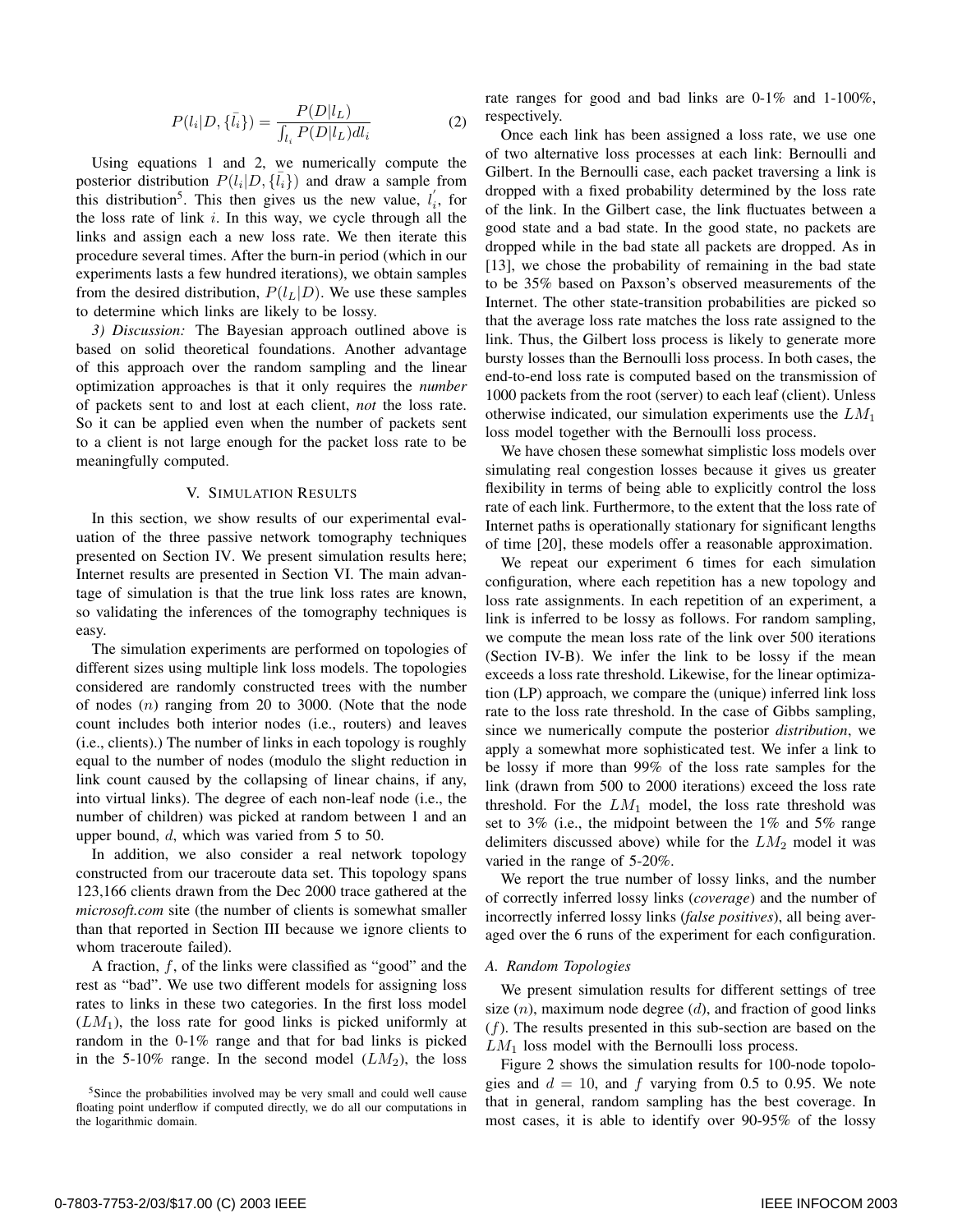

Fig. 2. Varying *f*: 100-node random topologies with maximum degree = 10.

links. However, the high coverage comes at the cost of a very high false positive rate — ranging from 50-140%. Such a high false positive rate may be manageable when there are few lossy links in the network (i.e., *f* is large) since we can afford to run more expensive tests (e.g., active probing) selectively on the small number of lossy links inferred. However, the large false positive rate is unacceptable when there are a large number of lossy links in the network. For instance, when  $f = 0.5$ , random sampling correctly identifies 46 of the 47 lossy links. In addition, however, it generates 24 false positives, which makes the inference almost worthless since there are only about 100 links in all.

One reason why random sampling generates a large number of false positives is its susceptibility to statistical fluctuations in the end-to-end loss rate experienced by clients (Section IV-B). For instance, instead of correctly identifying a lossy link high up in the tree, random sampling may incorrectly identify a large number of links close to individual clients as lossy.

In contrast to random sampling, LP has relatively poor coverage (30-60%) but an excellent false positive rate (rarely over 5%). (In some cases, the false positive bar in Figure 2 is hard to see because the number of false positives is close to or equal to zero.) As explained in Section IV-C, LP is less susceptible to statistical fluctuations in the end-to-end loss rates since it allows some slack in the constraints. This reduces the false positive rate. However, the slack in the constraints and the fact that the objective function assigns equal weights to the link loss variables  $(L_i)$  and the slack variables  $(S_i)$ causes a reduction in coverage. Basically, a true lossy link (especially one near the leaves) may not be inferred as such because the constraint was slackened sufficiently to obviate the need to assign a high loss rate to the link. In Section V-C, we examine the impact of different weights in LP on the inference.

Finally, we observe that Gibbs sampling has a very good coverage (over 80%) and also an excellent false positive rate (well under 5%). We believe that the excellent performance of this technique arises, in part, because the Bayesian approach is based on observations of the *number* of lost and successful packets, and not on the (noisy) computation of loss *rates*.

**1000-node random topologies (d=10, f=0.95)** 0 20 40 60 80 100 120 140 160 Random LP Gibbs **# links**  $\boxed{\Box}$  # true lossy links  $\Box$  # correctly identified lossy links  $\Box$  # false positive

Fig. 3. 1000-node random topologies with maximum degree = 10 and  $f = 0.95$ .



Fig. 4. 1000-node random topologies with maximum degree  $= 10$  and  $f = 0.5$ .

Figures 3 and 4 show the corresponding results for experiments on 1000-node topologies. Figure 5 shows the results for 3000-node topologies. We observe that the trends remain qualitatively the same even for these larger topologies. Gibbs sampling continues to have good coverage with a false positive rate less than 5%.

Figure 6 shows how accurate the inference based on Gibbs sampling is when the links inferred as lossy are rank ordered based on our "confidence" in the inference. We quantify the confidence as the fraction of Gibbs samples that exceed the loss rate threshold set for lossy links. The 983 links in the topology are considered in the order of decreasing confidence. We plot 3 curves: the true number of lossy links in the set of links considered up to that point, the number of correct inferences, and the number of false positives. We note that the confidence rating assigned by Gibbs sampling works very well. There are zero false positives for the top 33 rank ordered links. Moreover, each of the first 401 true lossy links in the rank ordered list is correctly identified as lossy (i.e., none of these true lossy links is "missed"). These results suggest that the confidence estimate for Gibbs sampling can be used to rank the order of the inferred lossy links so that the top few inferences are (almost) perfectly accurate. This is likely to be useful in a practical setting where we may want to identify at least a small number of lossy links with certainty so that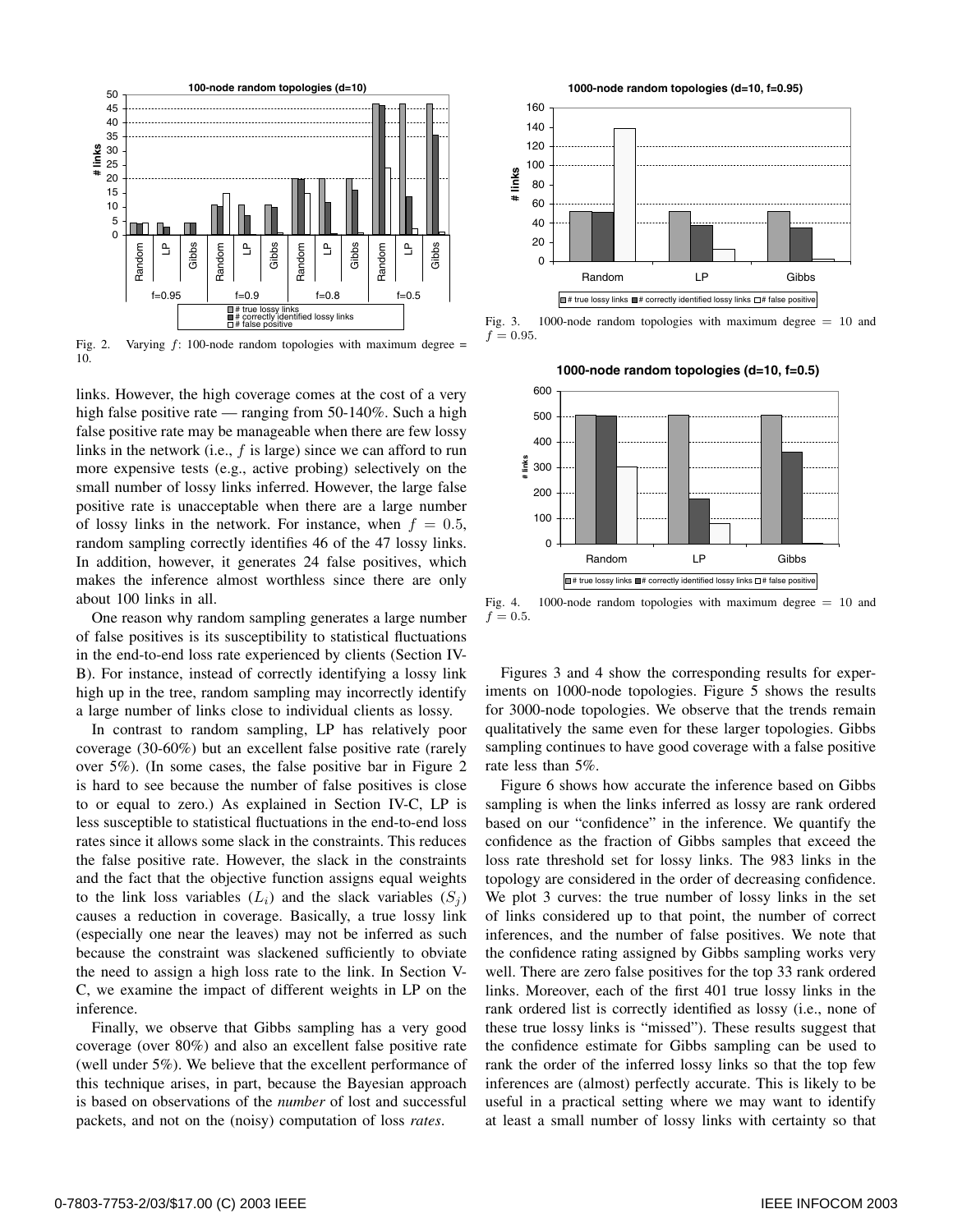

**Gibbs sampling for a 1000-node random topology (d = 10, f = 0.5)**



Fig. 6. The performance of Gibbs sampling when the inferences are rank ordered based on a confidence estimate. (1000-node random topology, maximum degree  $= 10$ , and  $f = 0.5$ 

corrective action can be taken.

## *B. Alternative Loss Model*

So far, we have considered  $LM_1$  loss model with the Bernoulli loss process. In this section, we evaluate the effectiveness of inference using alternatives for both (i.e., the LM2 loss model and the Gilbert loss process) in various combinations.

*LM*<sup>2</sup> **Bernoulli loss model:** Figure 7 shows the results for 1000-node random topologies with  $d = 10$  and  $f = 0.95$  using the *LM*<sup>2</sup> Bernoulli loss model. We vary the loss rate threshold, *lb*, used to decide whether a link is lossy. We observe that the coverage is well over 80% for all three techniques. As the loss threshold is increased, the false positive rate decreases while the coverage remains high. This suggests that the inference can be more accurate if we are only interested in highly lossy links.

*LM*<sup>1</sup> **and** *LM*<sup>2</sup> **Gilbert loss models:** Figure 8 and Figure 9 show the performance of inference for  $LM_1$  and  $LM_2$  Gilbert loss models. The relative performance of different inference schemes remains the same. The Gibbs sampling technique continues to be the best performer: it has a coverage of around 90% with the lowest false positive rate among all the schemes. This good performance is despite the underlying likelihood

**1000-node random topologies with LM2 Bernoulli link loss model**



Fig. 7. A  $LM_2$  Bernoulli loss model for 1000-node random topologies with maximum degree  $= 10$  and  $f = 0.95$ . We vary the loss threshold *lb*, and only the links with loss rate higher than *lb* are considered lossy.

computation being based on a different (i.e., Bernoulli) loss model (equation 1 in Section IV-D.2). The insensitivity to the loss model is in part because we are only evaluating the accuracy of identifying lossy links, not computing the actual link loss rates.



Fig. 8. A  $LM_1$  Gilbert loss model for 1000-node random topologies with maximum degree  $= 10$  and  $f = 0.95$ .

## *C. Different Weights in LP*

As discussed in Section IV-C, the linear optimization technique seeks to minimize  $w \sum_{i} L_i + \sum_{j} |S_j|$ , where the weight, *w*, reflects the relative importance between finding a parsimonious solution versus satisfying the end-to-end loss constraints. So far in our experiments, we use  $w = 1$ . In this section, we vary *w* and examine its effect on the performance of the inference.

Figure 10 and Figure 11 show the LP performance for 1000 node random topologies under Gilbert  $LM_1$  and  $LM_2$  loss models, respectively. As we can see, the smaller *w* is, the better is coverage that the inference achieves, but at the cost of a higher false positive rate. This is because when *w* is decreased, a greater emphasis is placed on satisfying the constraints than on finding a parsimonious solution; as a result, we are more likely to attribute loss to several non-shared links than a single shared link in order to satisfy the constraints more closely. Moreover it is interesting that the performance of LP is less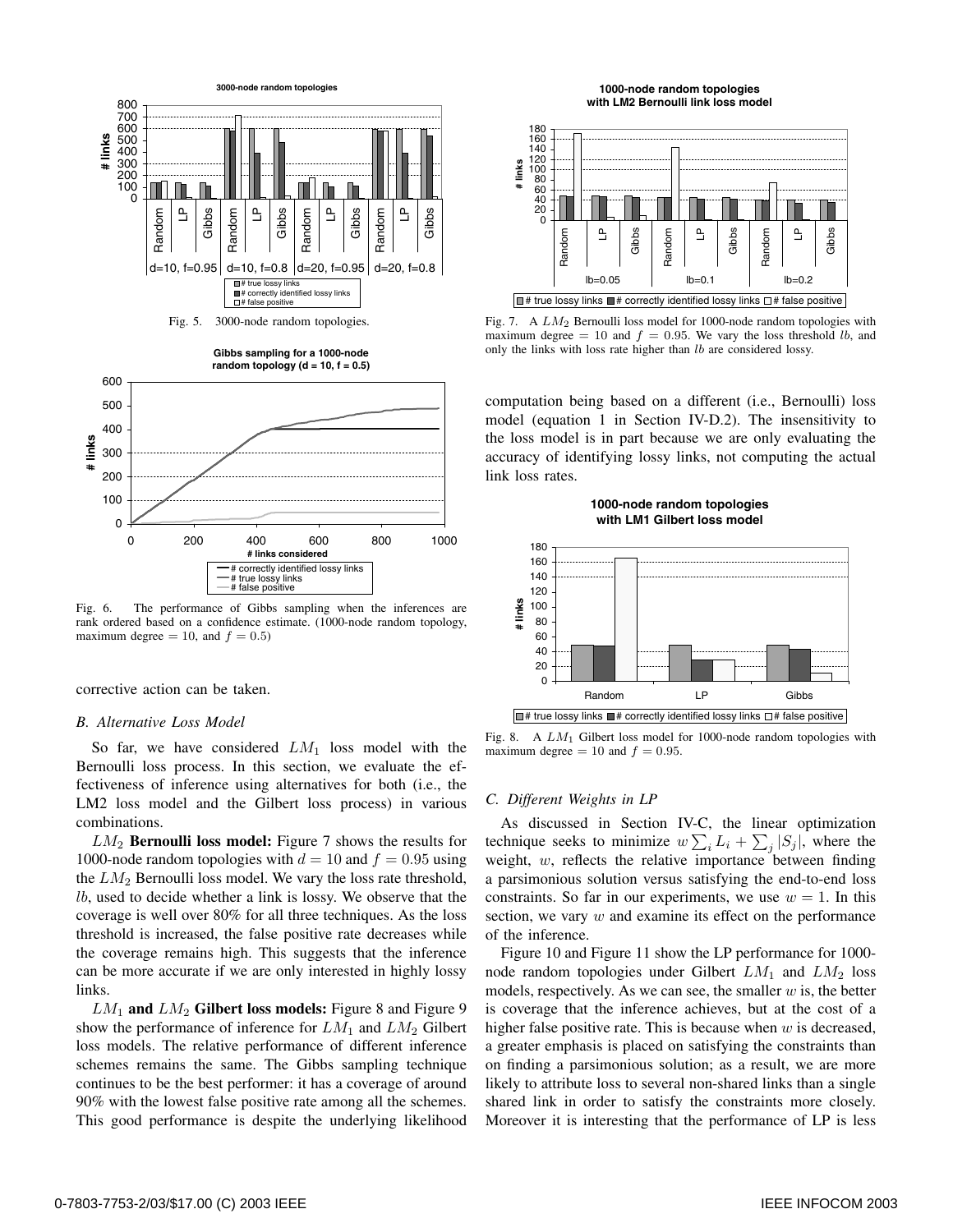

Fig. 9. A  $LM_2$  Gilbert loss model for 1000-node random topologies with maximum degree  $= 10$  and  $f = 0.95$ . We vary the loss threshold *lb*, and only the links with loss rate higher than *lb* are considered lossy.

sensitive to the weights in the *LM*<sup>2</sup> loss model than in the *LM*<sup>1</sup> loss model.



Fig. 10. Effects of different weights in LP: A *LM*1 Gilbert loss model for 1000-node random topologies with maximum degree  $= 10$  and  $f = 0.95$ .

#### *D. Real Topology*

We also evaluate the effectiveness of inference using a real topology (constructed from traceroute data) spanning 123,166 clients. We assign a loss rate to each link based on the *LM*<sup>1</sup> Bernoulli loss model with different settings of *f*. Figure 12 shows the performance of random sampling. As with the random topologies, random sampling has very good coverage but a significant false positive rate.

We were unable to evaluate the performance of LP and Gibbs sampling over the real topology because of computational complexity.

## VI. INTERNET RESULTS

In this section, we evaluate the passive tomography techniques using the Internet traffic traces from *microsoft.com*. Validating our inferences is challenging since we only have end-to-end performance information and do not know the true link loss rates. The validation approach we use is to (i) check consistency in the inferences made by the three techniques, (ii) look at the characteristics of inferred lossy links, and (iii)

**1000-node random topologies with LM2 Gilbert loss model**



Fig. 11. Effects of different weights in LP: A  $LM_2$  Gilbert loss model for 1000-node random topologies with maximum degree  $= 10$  and  $f = 0.95$ . We vary the loss threshold *lb*, and only the links with loss rate higher than *lb* are considered lossy.



Fig. 12. Real topology from the Dec 2000 traceroute.

examine whether clients downstream of an inferred lossy link do in fact experience high loss rates.

The evaluation we present here is based on the first hour of the Dec 2000 trace mentioned in Section III. To compute the end-to-end loss rate, we only consider clients that receive at least a threshold number of packets, *t*, which is set to 500 or 1000 packets in our evaluation. The results presented are based on about 4000 such clients.

#### *A. Consistency Across the Different Schemes*

First, we examine the consistency in the lossy links identified by the three tomography techniques. Figure 13 shows the amount of overlap when we consider the top *N* lossy links found by different schemes. Gibbs sampling and random sampling yield very similar inferences, with an overlap that is consistently above 95% when *N* is varied from 1 to 100. <sup>6</sup> The overlap between LP and the other techniques is also significant  $-$  over 60%.

6This overlap is higher than we had expected, since random sampling has a relatively high false positive rate in our simulations. As we describe in Section VI-B, most of the lossy links terminate at leaves and most internal links are not lossy. So clients whose last hop links are not lossy experience little or no loss. This places tighter constraints on the space of feasible solutions, which makes random sampling more accurate.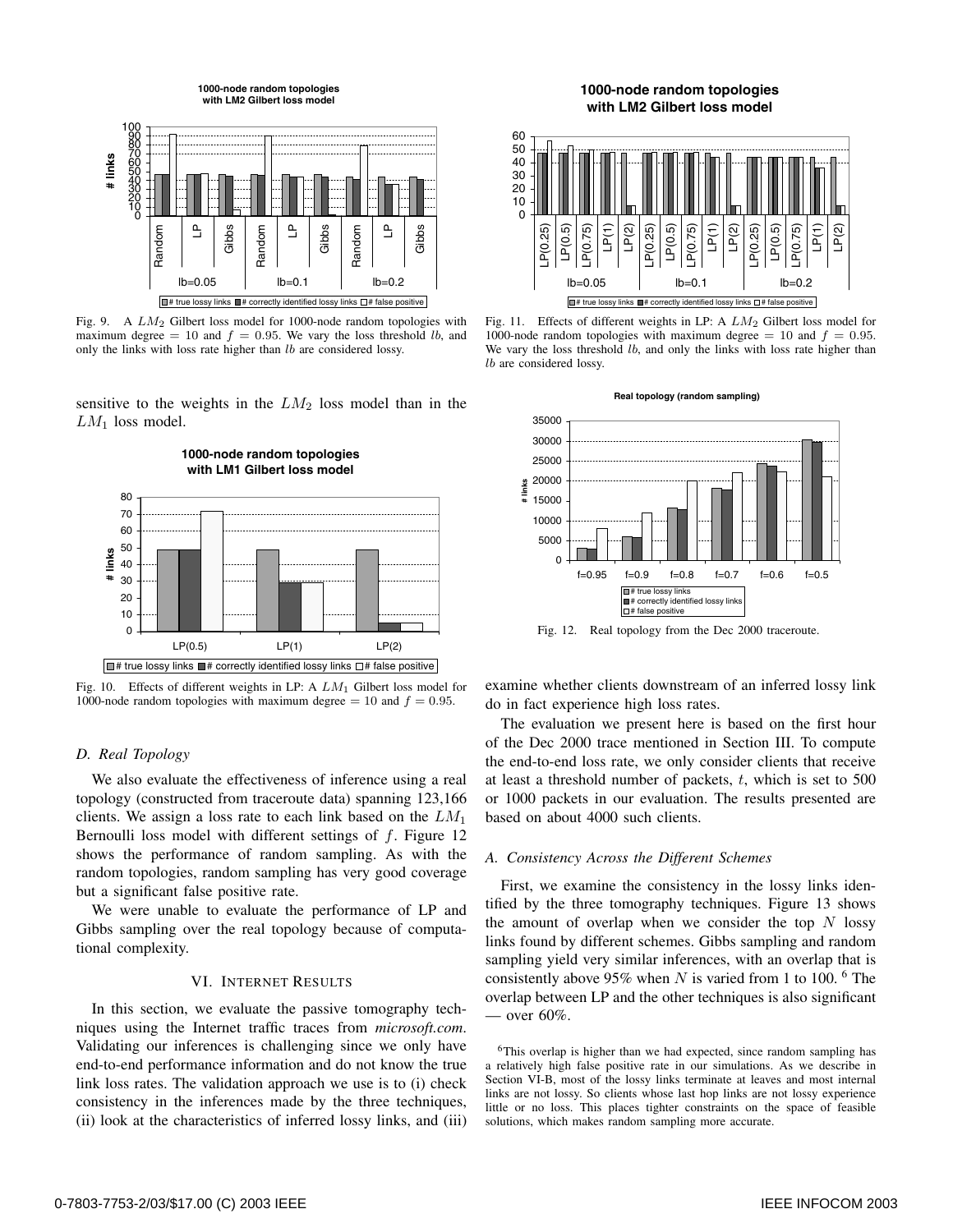

Fig. 13. Overlap in the top N lossy links identified by different schemes.

## *B. Characteristics of Inferred Lossy Links*

In this section, we examine the characteristics of the inferred lossy links. We are interested in knowing the location of the inferred lossy links in the Internet topology. As shown in Figure 14, more than 95% of lossy links detected through random sampling and Gibbs sampling terminate at leaves (i.e., clients). In other words, these are non-shared links that include the physical last-hop link to clients. (Recall from Section IV-A that the tomography techniques operate on virtual links, which may span multiple physical links.) Even though the linear optimization technique is biased toward ascribing lossiness to shared links, more than 75% of the inferred lossy links are non-shared links terminating at clients. These findings are consistent with the common belief that the last-mile to clients is often the bottleneck in Internet paths. Since many losses happen at non-shared links, it is not surprising that there is only a limited degree of spatial locality in end-to-end loss rate, as reported in Section III.



**Number of leaves among the top 100**

Fig. 14. Number of lossy links that terminate at leaf nodes.

We also examine how many of the links inferred to be lossy cross AS boundaries since such crossings (such as peering points) are thought to be points of congestion. We find that among all the virtual links in our topology (each of which may include multiple physical links), around 45% cross AS boundaries, and 45% have roundtrip delay (i.e., the delay between the two ends of the virtual link as determined from the traceroute data) over 100 ms. When we consider only the virtual links inferred to be lossy, the percentage of links that cross AS boundaries or have long delay is considerably higher. For example, if we only consider those links with an inferred loss rate above 10%, 70% cross AS boundaries, and 80% have one-way delay over 100 ms. Some examples of such links we found include the connection from AT&T in San Francisco to IndoInternet in Indonesia (inter-ISP and transcontinental), from Sprint to Trivalent (inter-ISP), and an international link in ChinaNet from the U.S. to China.

## *C. Trace-driven Validation*

We now consider the problem of validating our inferences more directly than the intuitive arguments made in Section VI-B. This is a challenging problem since we do not know the true loss rates of Internet links. (All the inferences were made offline. So we could not validate the results using active probing.)

We have developed the following approach for validation. We partition the clients in the trace into two groups: the tomography set and the validation set. The partitioning is done by clustering all clients according to BGP address prefixes and dividing each cluster into two sets. One set is included in the tomography set and the other in the validation set. This partitioning scheme ensures that there is a significant overlap in the end-to-end path to clients in the two sets.

We apply the inference techniques to the tomography set to identify lossy links. For each lossy link that is identified, we examine whether clients in the validation set that are downstream of that link experience a high loss rate on average. If they do, we deem our inference to be correct. Otherwise, we count it as a false positive. Clearly, this validation method can only be applied to shared lossy links. We cannot use this method to validate the many "last-hop" lossy links reported in Section VI-B.

Table I shows our validation results for random sampling and linear optimization, where  $L_l$  is the loss rate threshold we used to deem a link to be lossy, *t* is the minimum number of packets a client should have received to be considered in the tomography computation,  $N_i$  is the number of inferred (shared) lossy links, and *N<sup>c</sup>* is the number of correct inferences according to our validation method. In most cases random sampling and linear optimization have a false positive rate under 30%. Gibbs sampling identified only 2 shared lossy links, both of which are deemed correct according to our validation method.

# VII. CONCLUSIONS

In this paper, we investigate the problem of inferring the loss characteristics of Internet links based on passive observation at a server of existing end-to-end, client-server traffic. Based on our analysis of traffic traces gathered at the busy *microsoft.com* Web site, we find that the end-to-end packet loss rate correlates poorly with the server-to-client hop count, remains stable for up to tens of minutes, and exhibits a limited degree of spatial locality. These findings suggest that it would be interesting to identify the lossy links that dominate the end-to-end loss rate.

We develop and evaluate three techniques for passive network tomography: random sampling, linear optimization, and Bayesian inference using Gibbs sampling. In general, we find